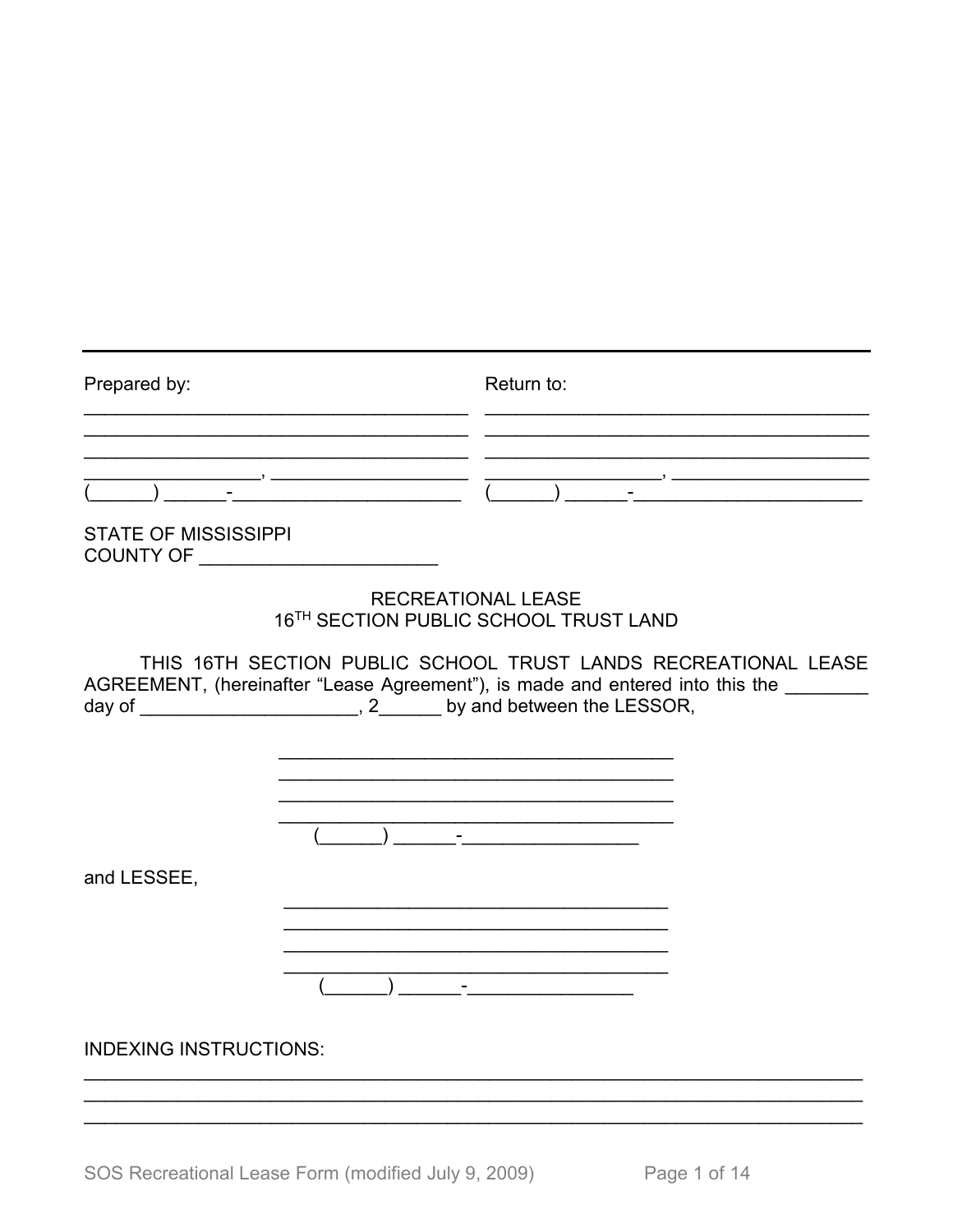#### WITNESSETH:

That, for the term and in consideration of the rentals hereinafter set forth, and the covenants, conditions, and obligations to be observed and performed by LESSEE, and by the authority and under the direction of the LESSOR, as recorded in Minute Book

Page The SSOR does hereby lease and rent unto LESSEE the following described land (hereinafter the "Leased Premises") to-wit:

Section \_\_\_\_\_\_\_\_\_\_\_\_\_ Township \_\_\_\_\_\_\_\_\_\_\_ Range \_\_\_\_\_\_\_\_\_\_\_

MORE PARTICULARLY DESCRIBED IN EXHIBIT "A" ATTACHED HERETO AND INCORPORATED BY REFERENCE AS IF COPIED FULLY HEREIN.

**1. Term.** Subject to the other provisions herein contained, the term of this Lease Agreement shall be for \_\_\_\_\_\_\_\_\_\_\_\_\_\_\_\_\_\_\_\_\_\_\_\_\_\_\_\_(\_\_\_\_\_) years, beginning the \_\_\_\_\_\_\_\_\_\_\_\_ day of \_\_\_\_\_\_\_\_\_\_\_\_\_\_\_\_\_\_\_, 2\_\_\_, and ending on the \_\_\_\_\_\_\_\_\_ day of \_\_\_\_\_\_\_\_\_\_\_\_\_\_\_\_\_, 2\_\_\_, (called the "primary term"). For purposes of this Lease Agreement the Anniversary Date shall be \_\_\_\_\_\_\_\_\_\_\_\_\_\_\_\_\_\_\_\_\_\_\_\_\_\_\_\_\_\_\_\_of each year.

It is expressly agreed and understood by all the parties hereto that part of the consideration given for the execution and delivery of this instrument is the option hereby granted to LESSEE to renew this Lease Agreement for an additional "secondary term" of twenty-five (25) years from from the same terms, conditions, and stipulations set forth herein, except the annual rental shall be based upon the fair market value of the land, excluding the value of buildings and improvements not then owned by LESSOR, as determined by a qualified appraiser selected by LESSOR hereto who performs his appraisal not more than twelve months and not less than three months prior to the expiration of the initial primary term. LESSEE shall exercise said option to renew for the secondary term of twentyfive (25) years by notifying LESSOR in writing no less than twelve (12) months in advance of the expiration of the primary term and by tendering the determined annual rental to LESSOR at its above-stated address prior to the expiration of the primary term as may be required by statute. The cost of the new appraisal shall be borne by LESSEE. A new lease shall be executed to effectuate the secondary term.

#### **2. Annual Rent.** LESSEE covenants and agrees to pay as rent to LESSOR the sum of

\_\_\_\_\_\_\_\_\_\_\_\_\_\_\_\_\_\_\_\_\_\_\_\_\_\_\_\_\_\_\_\_\_\_\_\_\_\_\_\_\_\_\_\_\_\_\_\_\_\_\_\_\_\_\_\_\_\_\_\_\_\_\_\_\_\_\_\_\_\_\_\_\_\_\_ (\$\_\_\_\_\_\_\_\_\_\_\_\_\_\_) per annum, on or before the Anniversary Date of this Lease Agreement each year; provided, however, that the payment of rent for the first year of this lease shall be due at the time of approval by LESSOR. The obligation of LESSEE to pay rent under this Lease Agreement is unconditional, and the rent shall not be subject to set off for any reason or cause. LESSOR and LESSEE agree that in the event of termination or cancellation, any rental payment made during the term of this Lease Agreement is not refundable, and LESSEE waives any right or claim it may have to refund of rent paid.

Rents shall be adjusted periodically pursuant to the rent adjustment clause contained in Paragraph 3 of this lease. In the event LESSEE is delinquent in the payment of rent, LESSEE shall pay a late charge equal to fifteen percent (15%) of the amount of rent past due for more than 30 days and thereafter shall pay interest on any rent past due at an annual rate (the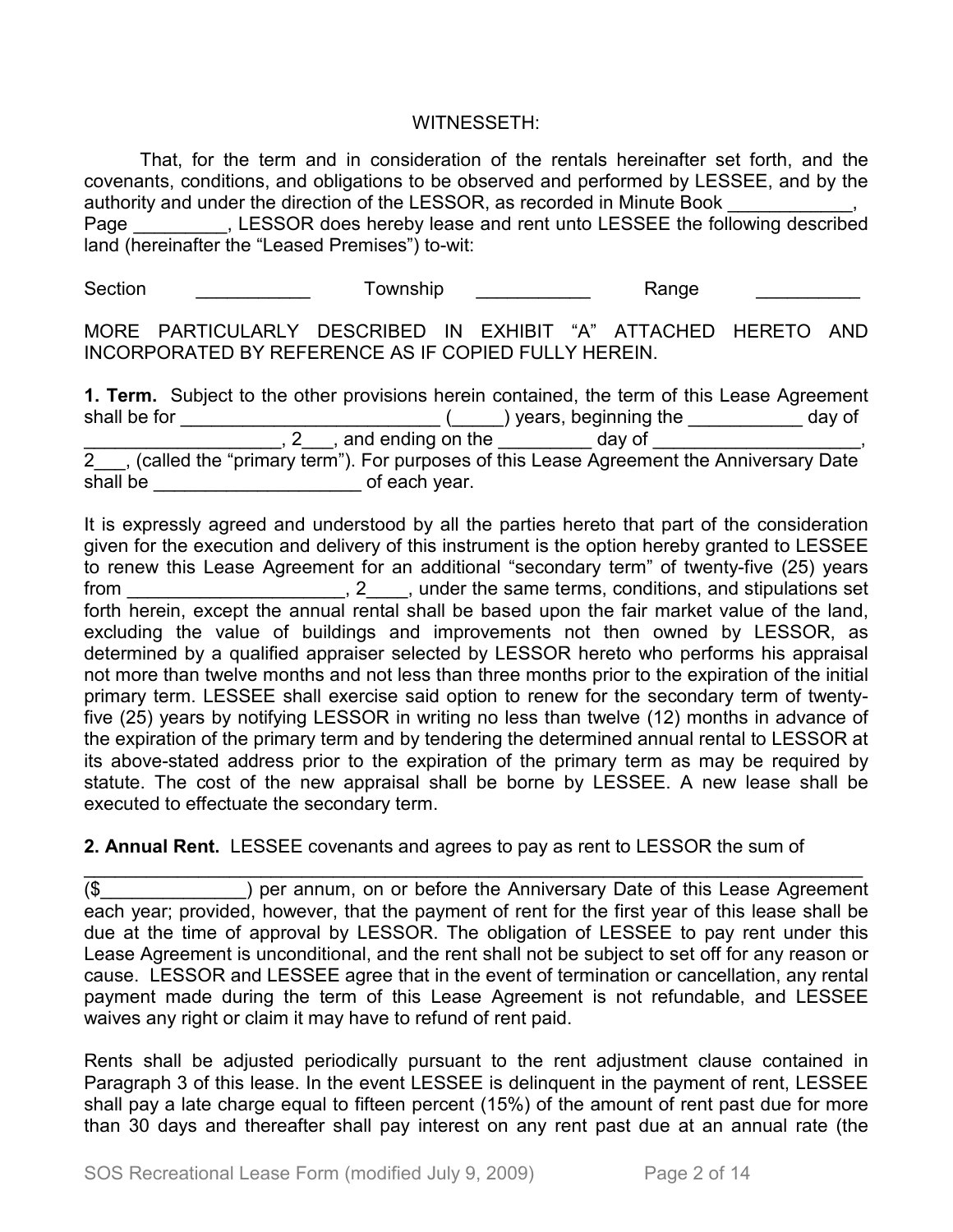"Default Rate") equal to the maximum rate then allowed by law or, if there is no maximum rate, then a rate equal to five percent per annum above the discount rate, excluding any surcharge thereon, on ninety-day commercial paper in effect at the Federal Reserve Bank in the Federal Reserve district in which LESSOR is located, calculated according to the actuarial method.

**3. Rent Adjustment.** The eighth and every subsequent eight year Anniversary Date of the commencement of this Lease Agreement shall be the effective dates of rental adjustments, and on such dates the amount of annual rental due and payable hereunder shall be adjusted in the manner hereafter described to reflect the current fair market rental value of the Leased Premises.

(a) LESSOR shall use its best efforts to cause the Leased Premises to be reappraised and a redetermination made of the annual fair market rental amount within six months before any adjustment date. In the event LESSOR shall fail to instigate reappraisal within the six months preceding any rent adjustment date, LESSOR shall not be deemed to have waived this provision requiring rent adjustment, and in such event (at any time after a rent adjustment date), LESSOR may proceed to have the Leased Premises reappraised and an adjusted rent determined for any such readjustment period. The adjusted rent shall be effective on the required adjustment date and LESSEE shall pay any deficiency to LESSOR within fifteen (15) days of the determination of the adjusted rent. The reappraisal shall be made pursuant to the Mississippi Code of 1972, § 29-3-69, or pursuant to the statute then in effect governing such leases and procedures for determining fair market rental value. The reappraisal shall establish the fair market value of the property unencumbered by this lease and shall reflect the market rate of return at the time but shall be no less than the minimum acceptable percentage provided by the statute in effect. Unless altered by the procedures described below, the amount of rent so determined as of each rental adjustment date shall be paid until the next rental adjustment date or for the balance of the lease as the case may be. The appraisal process described in this subparagraph (a) may be referred to hereafter as the Statutory Procedure. The cost of the reappraisal shall be borne by LESSEE, using an appraiser selected by LESSOR.

(b) Should the Statutory Procedure result in an increase in rent over the amount previously due, LESSEE, by notice in writing given to LESSOR within 15 days after receiving notice of the increase, shall have the right to elect an alternate method of determining the current fair market rental value of the Leased Premises (the "Alternate Procedure") as follows:

(1) LESSEE may provide an appraisal by a Mississippi licensed appraiser having the qualifications hereafter described giving an opinion of current fair market annual rental value based on the (i) the fair market value of the land unencumbered by this lease and (ii) a reasonable percentage of return on comparable land investments as of the rental adjustment date. The written report of LESSEE'S appraiser shall be delivered to LESSOR within 45 days after the date on which LESSOR gave notice of an increase in rent under the Statutory Procedure. UPON FAILURE TO PROVIDE AN ALTERNATE APPRAISAL WITHIN THE TIME ALLOWED, LESSEE SHALL FORFEIT THE RIGHT TO PURSUE THE ALTERNATE PROCEDURE, AND ANNUAL RENT DETERMINED UNDER THE STATUTORY PROCEDURE SHALL BECOME DUE AND PAYABLE. (2) The two appraisers shall make a good faith effort to reconcile their differences. If

they have been unable to do so within 10 days after delivery of the report of LESSEE'S appraiser, the two appraisers within such 10 day period shall each submit the names of three appraisers having the qualifications hereafter described who practice in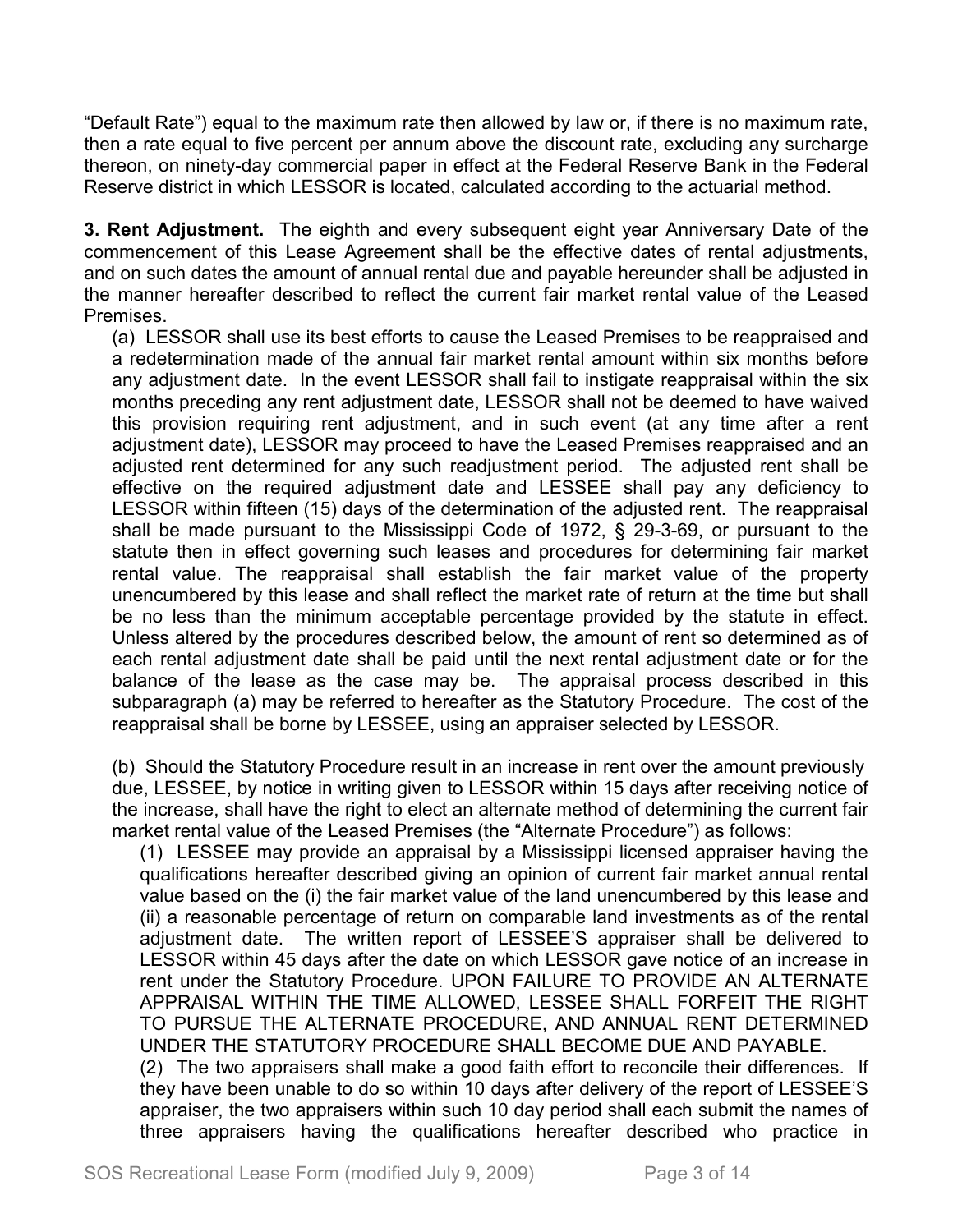Mississippi to serve as a review appraiser, and they shall select the review appraiser from names in common on the two lists. If there is no name in common on the two lists, or if the person selected shall decline to serve, then each appraiser shall submit another list of three names of persons meeting the same criteria.

(3) The review appraiser shall review and analyze the two appraisal reports, and if needed, inspect the land, consult with the two appraisers, review their assumptions and source information and request corrections, revisions, and additions to the appraisal reports. The review appraiser may also consider relevant information from his own files, conduct such independent investigation as he deems appropriate and may consider comparable transactions which occurred after the rental adjustment date.

(4) The review appraiser shall report his opinion of annual fair market rent and such amount shall be accepted by LESSOR and LESSEE as the current fair market rental value of the Leased Premises.

(c) If LESSEE requests the Alternate Procedure, LESSEE shall pay all fees and expenses of LESSEE'S appraiser, the review appraiser and any additional charges of LESSOR'S appraiser. The review appraiser, however, shall perform his duties in an independent and impartial manner irrespective of the source of payment of his fees and expenses.

(d) The annual rentals on any adjustment date s hall not be reduced below the amount established upon the initial date of this lease except upon determination by the Statutory Procedure.

(e) The amount of rent determined in the above manner shall be remitted on or before the rental adjustment date or, if the rental adjustment procedures are concluded after such date, then promptly upon conclusion of such procedures effective as of the rental adjustment date.

(f) The rent adjustment procedures will not delay the due date of rent at the existing annual rate and will not affect LESSOR'S right to declare a default if such rent is not timely paid.

(g) LESSEE'S appraiser and the review appraiser must be members of the same organization of appraisers as LESSOR'S appraiser, or an organization having higher requirements for admission, and must have the same or higher designation (such as, for example, Member, Appraisal Institute). If LESSOR'S appraiser belongs to more than one organization, the other appraisers must belong to the organization having the highest standards and qualifications for membership. If the organization has multiple designations for appraisers, the review appraiser and LESSEE'S appraiser must hold the same or a higher designation as held by LESSOR'S appraiser.

**4. Taxes.** LESSEE covenants and agrees to pay any and all general and special taxes and assessments, including drainage taxes, if ever any there be, applicable to the Leased Premises and LESSEE'S interest therein; further, LESSEE covenants and agrees to pay any and all survey costs and recording fees in connection with this Lease Agreement or any other fees so determined by law. All payments for general and special taxes and assessments, including drainage taxes, shall be made directly to the governmental authority responsible for collecting such taxes and assessments. During the final year of the lease term, LESSOR or the governmental authority responsible for collecting taxes and assessments may require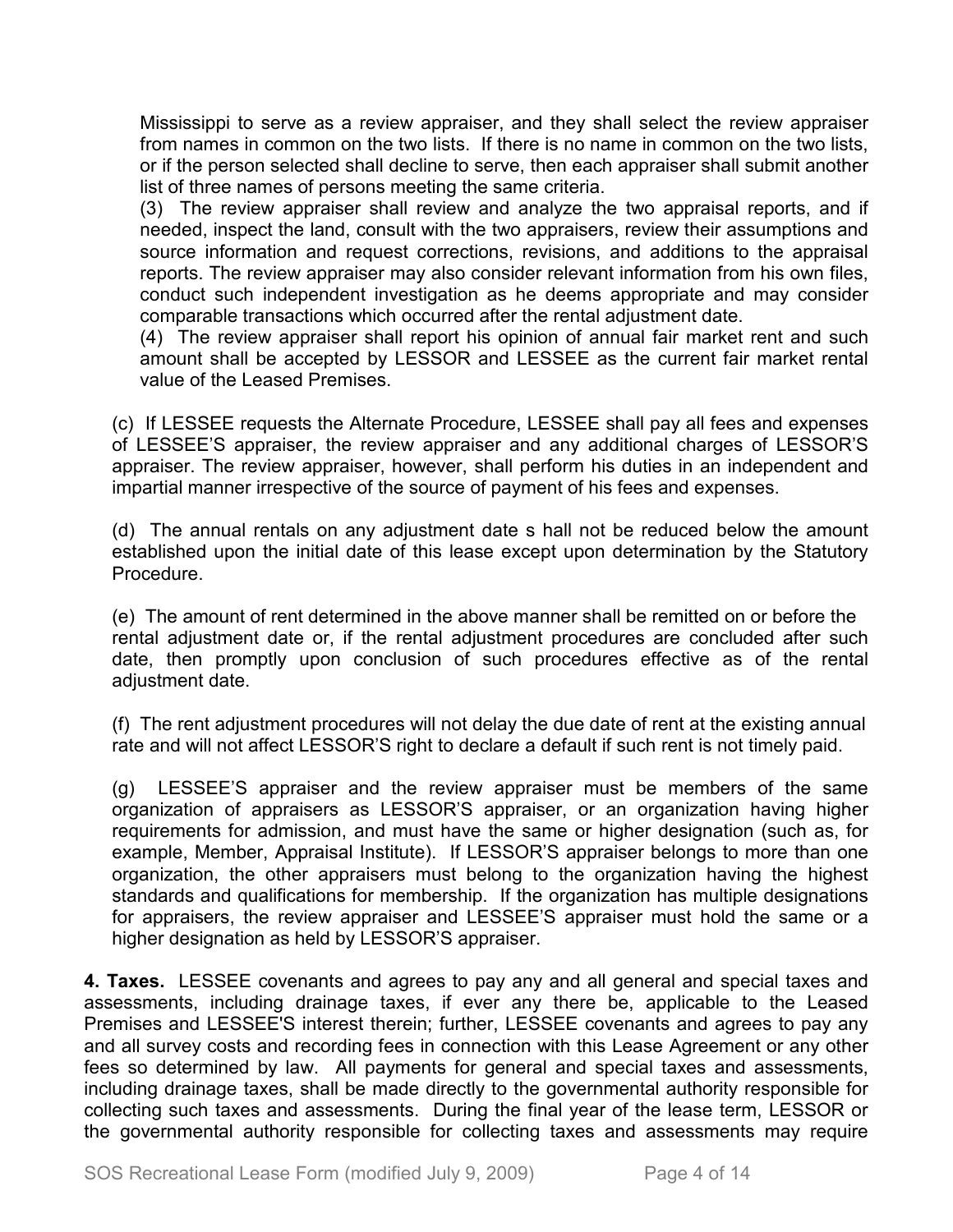payment of any such taxes or assessments in advance or require that other security be given to insure that taxes will be paid when due. In the event it becomes necessary for the County Tax Collector or any other authority responsible for collecting general and special taxes or assessments to retain the services of attorneys to collect any taxes or assessments due from LESSEE under this lease, then LESSEE agrees to pay all costs and expenses of such actions or collections, including a reasonable attorneys' fee for the County Tax Collector or such other authority responsible for collecting said taxes or assessments.

**5. Default.** The parties herein expressly agree that if DEFAULT shall be made in the payment of any general or special tax or assessment or rent due, made pursuant to this Lease Agreement, then and in any event of DEFAULT it shall be lawful for LESSOR to enter upon the Leased Premises, or any part thereof, after LESSOR has provided thirty (30) days prior written notice to LESSEE and upon LESSEE'S failure to cure such DEFAULT within said thirty (30) days, either with or without the process of law, to re-enter and repossess the same, and to distrain from any rent or assessment that may be due thereon, at the election of LESSOR, but nothing here is to be construed to mean that LESSOR is not permitted to hold LESSEE liable for any unpaid rent or assessment to that time. As to all other conditions, covenants, and obligations imposed on LESSEE herein, enforcement shall be by proceeding at law or in equity against any person violating or attempting to violate said conditions, covenants, and obligations to restrain violation and recover damages, if any, including reasonable expenses of litigation including but not limited to fees charged by attorneys, expert witnesses, surveyors and appraisers, which LESSEE expressly agrees to pay. Such enforcement by proceedings at law or in equity may be instituted at any time after thirty (30) days written notice. Enforcement proceedings shall include the right of the tax collector to recover any tax, assessment, fees and costs.

**6. Remedies.** In the event of any FORFEITURE, DEFAULT, OR CANCELLATION of this Lease Agreement or termination of the term therefore aforesaid, LESSEE shall quit, deliver up and surrender possession of the Leased Premises, and all LESSOR-owned structures and improvements thereon to LESSOR, and thereupon this Lease Agreement and all agreements and covenants on LESSOR'S behalf to be performed and kept, shall cease, terminate, and be utterly void, the same as if the Lease Agreement had not been made. At LESSOR'S option LESSEE shall be required to remove all LESSEE-owned improvements. In addition thereto LESSOR shall be entitled to whatever remedies it may have at law or equity for the collection of any unpaid rental hereunder, or for any other sums, for damages or otherwise, that it may have sustained on account of LESSEE'S non-fulfillment or nonperformance of the terms and conditions of this Lease Agreement including costs for removing LESSEE-owned improvements.

Immediately upon the termination of this Lease Agreement, whether by FORFEITURE, DEFAULT, or CANCELLATION, LESSOR shall be entitled to take possession of Leased Premises and all LESSOR- owned improvements thereon absolutely, notwithstanding custom, usage, or law to the contrary. Any removal of property from the Leased Premises shall be accomplished so as to leave Leased Premises in a condition satisfactory to LESSOR. At LESSOR'S option LESSEE shall remove all of LESSEE'S property within thirty (30) days of LESSOR'S repossession. LESSEE shall be subject to the accrual of rent during said thirty (30) day period.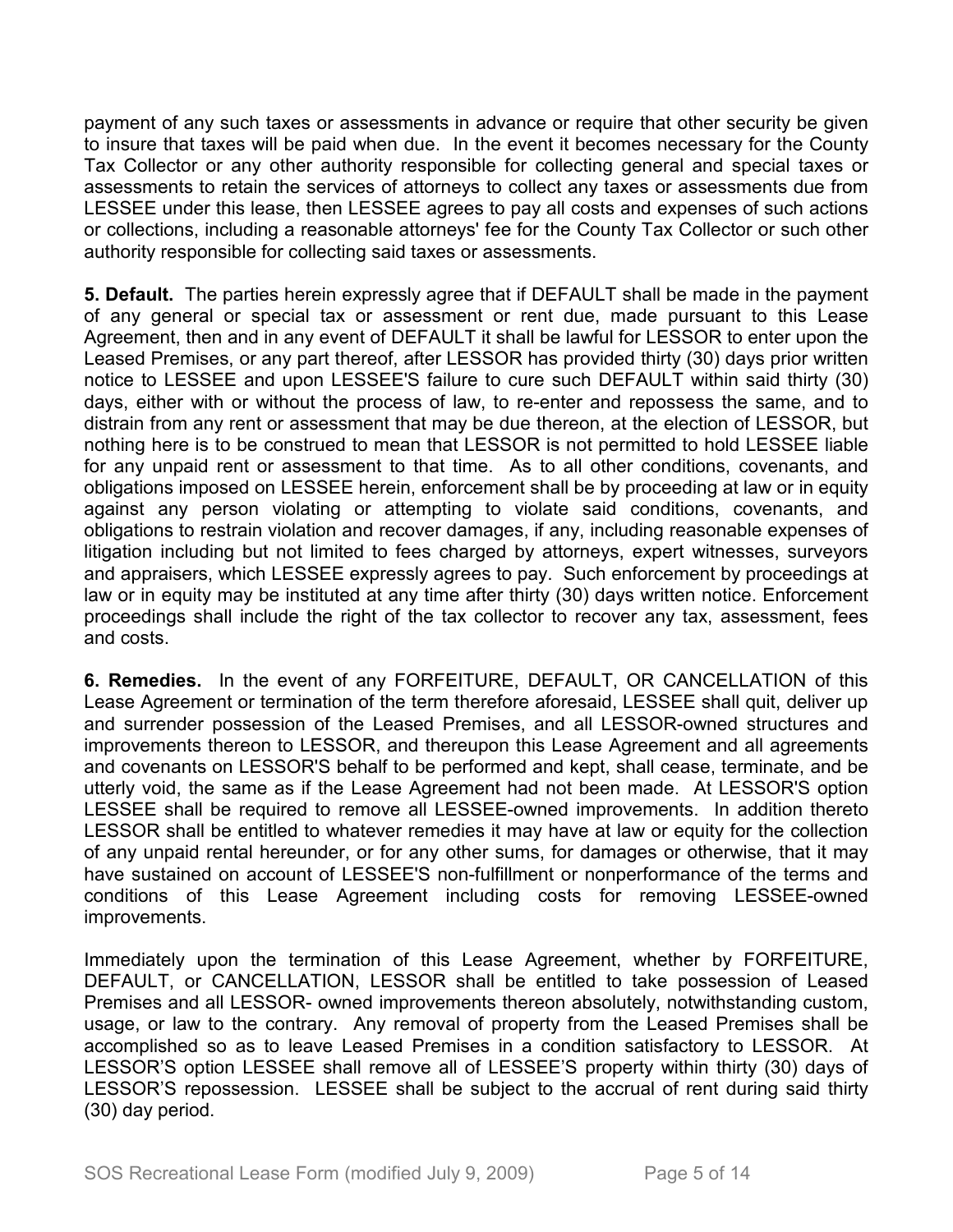**7. Curing Default.** Notwithstanding any DEFAULT provisions of this Lease Agreement, any present or future holder of a mortgage or deed of trust securing money loaned on facilities located on the Leased Premises shall have the right of a thirty (30) day notice of default within which to cure any DEFAULT which may be cured by the payment of money. In addition, for any other DEFAULT for which a forfeiture of said Lease Agreement may be invoked, such holder of such mortgage or deed of trust shall be entitled to a notice in writing of the claimed DEFAULT and shall have a reasonable time, which shall not be less than Thirty (30) days, either to require the correction of such DEFAULT or in lieu thereof to protect itself through the exercise of a power of sale and thereby acquire a leasehold in Leased Premises and correct such DEFAULT. LESSEE hereby covenants and agrees to notify LESSOR of the existence of all such mortgages, deeds of trust other secured encumbrances and that, in the absence of such notice, LESSOR has no obligation whatever to notify any such holder of said encumbrance.

**8. Assignment.** This lease SHALL NOT BE ASSIGNED OR SUBLEASED. Assignment or sublease of this Lease Agreement or any rights hereunder shall automatically terminate this lease without any further notice or action by LESSOR. In the event LESSEE owns improvements on the Leased Premises, any purchaser of said improvements or any person or entity holding a contract to purchase said improvements shall have the right of first refusal to negotiate a new lease agreement with LESSOR.

**9. Breach of Lease Agreement.** If LESSEE breaches any of the provisions of this instrument and fails to cure the same after thirty (30) days written notice from the LESSOR, then LESSEE, in addition to any other damages for which it may be responsible, shall pay LESSOR, or the Secretary of State, as supervisory trustee, (in the event the Secretary of State institutes legal action) its reasonable costs and expenses in enforcing the Lease Agreement, including but not limited to fees charged by attorneys, expert witnesses, surveyors and appraisers.

**10. Notices.** All notices specified by this Lease Agreement shall be in writing and sent by registered or certified mail, postage prepaid to the following addresses or hand-delivered in person, delivered by facsimile or otherwise to the following persons. By written notice, either party may change the persons or addresses to whom notice shall be given.

16th Section Manager

\_\_\_\_\_\_\_\_\_\_\_\_\_\_\_\_\_\_\_\_\_\_\_\_\_\_\_\_\_\_\_\_\_\_\_\_\_\_\_\_\_\_\_\_\_ , Mississippi

 $(\_\_) \_\_$  .

To LESSEE:

\_\_\_\_\_\_\_\_\_\_\_\_\_\_\_\_\_\_\_\_\_\_\_, \_\_\_\_\_\_\_\_\_\_\_\_\_\_\_\_\_\_\_\_\_\_  $(\_\_) \_\_$  .

\_\_\_\_\_\_\_\_\_\_\_\_\_\_\_\_\_\_\_\_\_\_\_\_\_\_\_\_\_\_\_

**11. Insurance.** LESSEE shall maintain contractual and comprehensive general liability insurance with a company acceptable to LESSOR and the Secretary of State with a minimum combined single limit of liability of one million dollars (\$1,000,000.00) and LESSEE shall maintain a similar policy for an excess limit of liability of one million dollars (\$1,000,000.00) for

SOS Recreational Lease Form (modified July 9, 2009) Page 6 of 14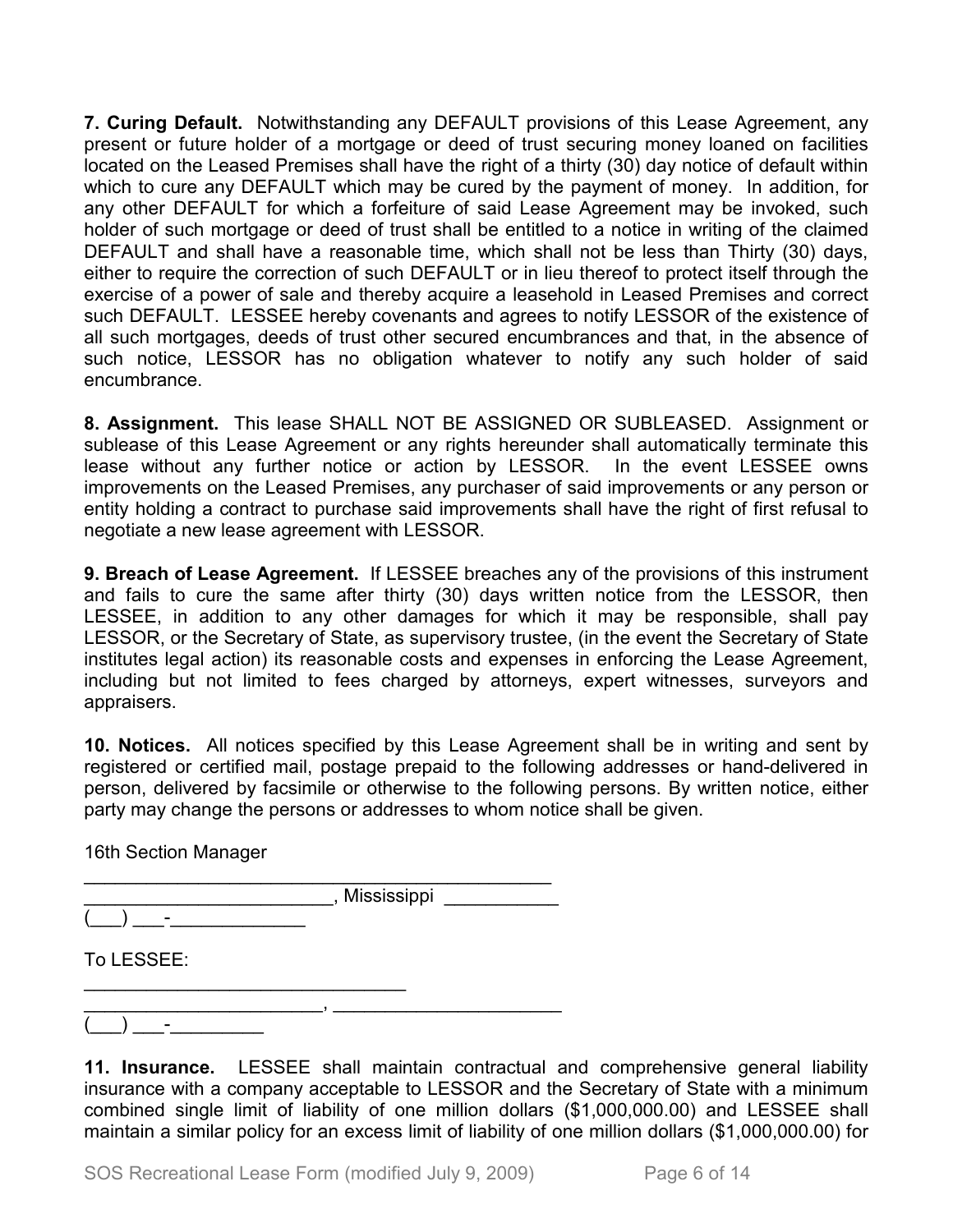personal injuries or death of persons or destruction of property arising out of its operation, use or occupancy of the Leased Premises. LESSEE shall furnish proof of insurance to LESSOR, shall keep this insurance in full force and effect, and shall furnish LESSOR notice if the coverage is placed with another insurance company. The amount of the insurance coverage shall be adjusted every ten years on each tenth anniversary of this Lease Agreement for inflation according to the procedures then set forth by the Office of the Secretary of State of Mississippi.

**12. Indemnification.** LESSEE shall protect, indemnify, defend, save, and hold harmless LESSOR, the State of Mississippi, and the Secretary of State, their officers, board members, employees and agents, from and against all claims, demands, liabilities, suits, injuries, and any and all losses or damages and cost of every kind and nature whatsoever ("loss"), including but not limited to all court costs and attorneys fees and all personal injury or death and/or damage to any person or entity including, but not limited to, LESSOR and its property or other loss arising out of any alleged noncompliance with laws or caused by LESSEE'S exercise of its rights under this Lease Agreement and/or resulting from the actions or omission of LESSEE in connection with its presence on or any use of Leased Premises by it, its officers, agents, subcontractors, employees or invitees. Provided, however, it is understood that the indemnity provided by LESSEE as described in this paragraph shall not extend to intentional or negligent acts of LESSOR, its officers, or agents. In the event the intentional or negligent acts of LESSOR, its officers or agents, are not the direct and sole proximate cause for one hundred percent (100%) of the loss of claim, LESSEE shall be responsible to fulfill its obligations under this paragraph for the percentage of liability not attributable to LESSOR, its officers or agents.

**13. Waste.** LESSEE shall be responsible for any damage that may be caused to LESSOR'S property by the activities of LESSEE, its employees, agents, contractors, and invitees under this Lease Agreement, and shall exercise reasonable care in the protection of all improvements, timber and other property of LESSOR which may be located on the Leased Premises or in the vicinity whereon, against fire or damage from any and all other causes. LESSEE, its employees, agents, contractors, and invitees shall exercise reasonable care in conducting the activities permitted under this Lease Agreement, and shall not, in any event, commit waste or allow waste to be committed.

**14. Quiet Possession.** LESSEE shall have quiet and peaceful possession of said property so long as compliance is made by LESSEE with the terms of this agreement.

**15. Bankruptcy or Judgments.** LESSEE hereby covenants and agrees that if an execution or process is levied upon the Leased Premises or if a petition of bankruptcy be filed by or against LESSEE in any court of competent jurisdiction, LESSOR shall have the right at its option, to cancel this Lease Agreement. LESSEE further covenants and agrees that this Lease Agreement and the interest of LESSEE hereunder shall not, without the written consent of LESSOR first obtained, be subject to garnishment or sale under execution or otherwise in any suit or proceeding which may be brought against said LESSEE.

**16. Condemnation.** If the whole of the leased premises, or such portion thereof as will make the Leased Premises unsuitable for LESSEE'S normal business activity, should be condemned for any public use or conveyed under threat of condemnation, then this Lease Agreement shall terminate on the date possession is acquired by the condemning authority, and rent shall be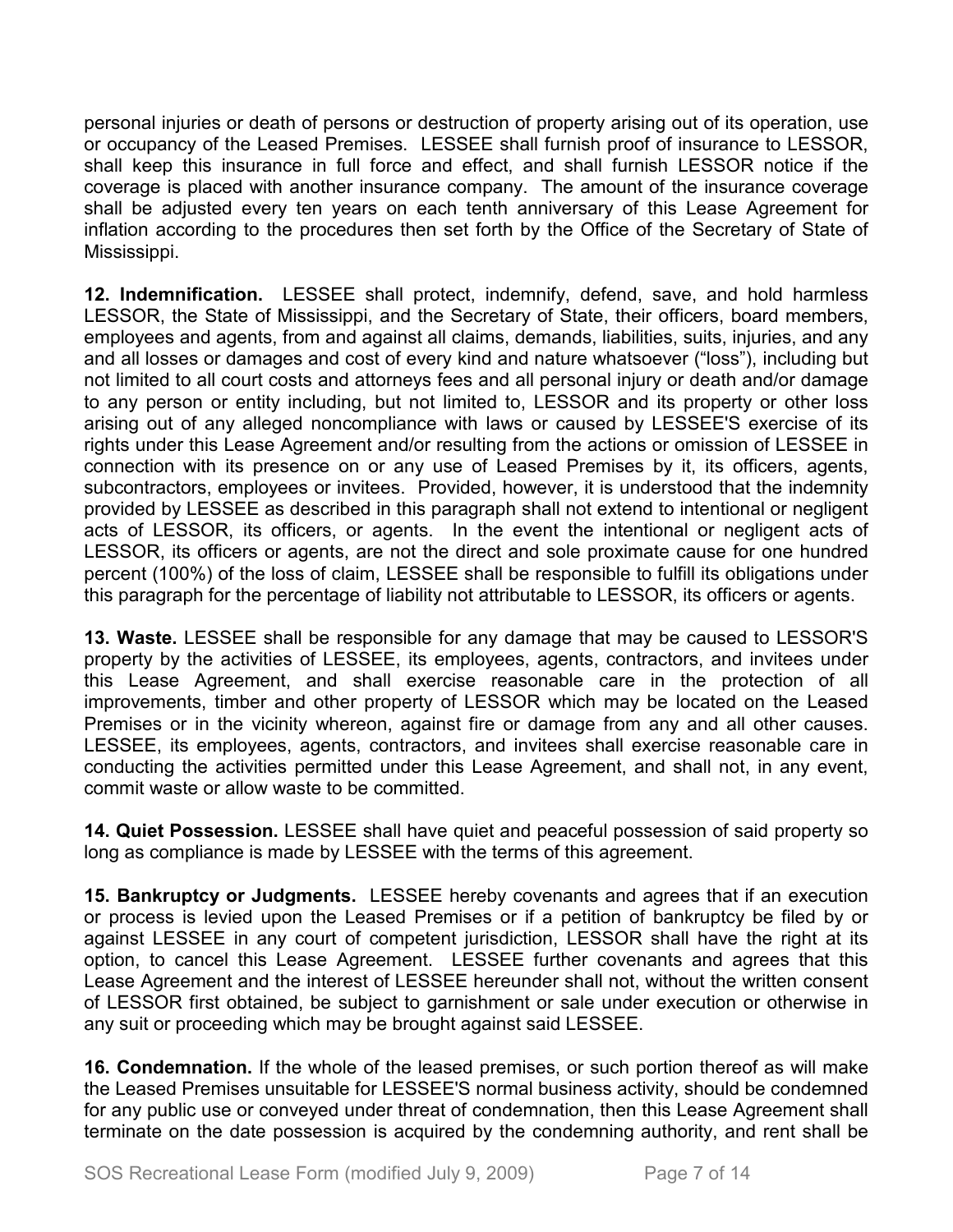apportioned as of that date. All compensation awarded or paid upon such total or partial taking of the Leased Premises shall belong to LESSOR without participation by LESSEE except to the extent the award fairly represents the value of improvements which are the property of LESSEE. It is provided, however, that nothing herein shall preclude LESSEE from prosecuting any claim directly against the condemning authority for loss of business, cost of relocation or any other damages to which a tenant may be entitled provided that no such claim shall diminish or otherwise adversely affect the amount of LESSOR'S award.

**17. Recreational Purpose.** LESSEE certifies that the Leased Premises is being used for a recreational purpose, being

\_\_\_\_\_\_\_\_\_\_\_\_\_\_\_\_\_\_\_\_\_\_\_\_\_\_\_\_\_\_\_\_\_\_\_\_\_\_\_\_\_\_\_\_\_\_\_\_\_\_\_\_\_\_\_\_\_\_\_\_\_\_\_\_\_\_\_\_\_\_\_\_\_\_\_.

## **18. General Duties of LESSEE.** LESSEE agrees:

(a) To comply with all laws and ordinances applicable to the use of the Leased Premise.

(b) To allow inspection of the Leased Premised during normal business hours by any persons responsible for management or supervision of the property or this lease acting in their official capacity.

(c) To perform all obligations herein expressed in a prompt fashion, without notice or demand.

(d) To surrender the Leased Premises upon termination or expiration of this Lease Agreement, with improvements to be in the condition as herein specified.

(e) To provide LESSOR, at each Anniversary Date, written certification by LESSEE of compliance with the provisions of this Lease Agreement.

(f) To maintain the Leased Premises at all times in a clean, neat and orderly manner, free of waste materials, to keep grass and other vegetation clipped, and to keep all levees and ponds, if any, in a well maintained condition.

**19. Alteration.** It is expressly agreed by and between the parties that LESSEE will not make any alteration upon the Leased Premises without the express prior written consent of LESSOR and that LESSEE will not occupy or use, nor permit to be occupied or used, the Leased Premises, for any business deemed extra-hazardous on account of fire or otherwise; nor will LESSEE permit the same to be used for any immoral or unlawful purpose. LESSEE also covenants and agrees to maintain the Leased Premises in a neat and orderly manner and to refrain from creating or maintaining any eyesores, unattractive nuisances, or other nuisance.

**20. Reservations.** LESSOR reserves title to all oil or gas, coal, lignite or other minerals in, on, or under the Leased Premises, together with the right to enter and remove the same, but not in a manner which interferes with LESSEE'S operations on the Leased Premises.

**21. Timber.** LESSOR reserves and excepts from said lease all timber now or during the term, being situated on the Leased Premises with right of ingress and egress to remove same, and with the right to sell all or any part of said timber without breach of any right of LESSEE hereunder.

**22. Rights-of-Way.** LESSOR reserves the right to grant or sell rights-of-way across said lands for roads, highways, railroads, fiber optic cables or any public utility line, provided that any such roads, highways, railroads, fiber optic cables or public utility lines be constructed in a manner so as not to interfere with LESSEE'S operations.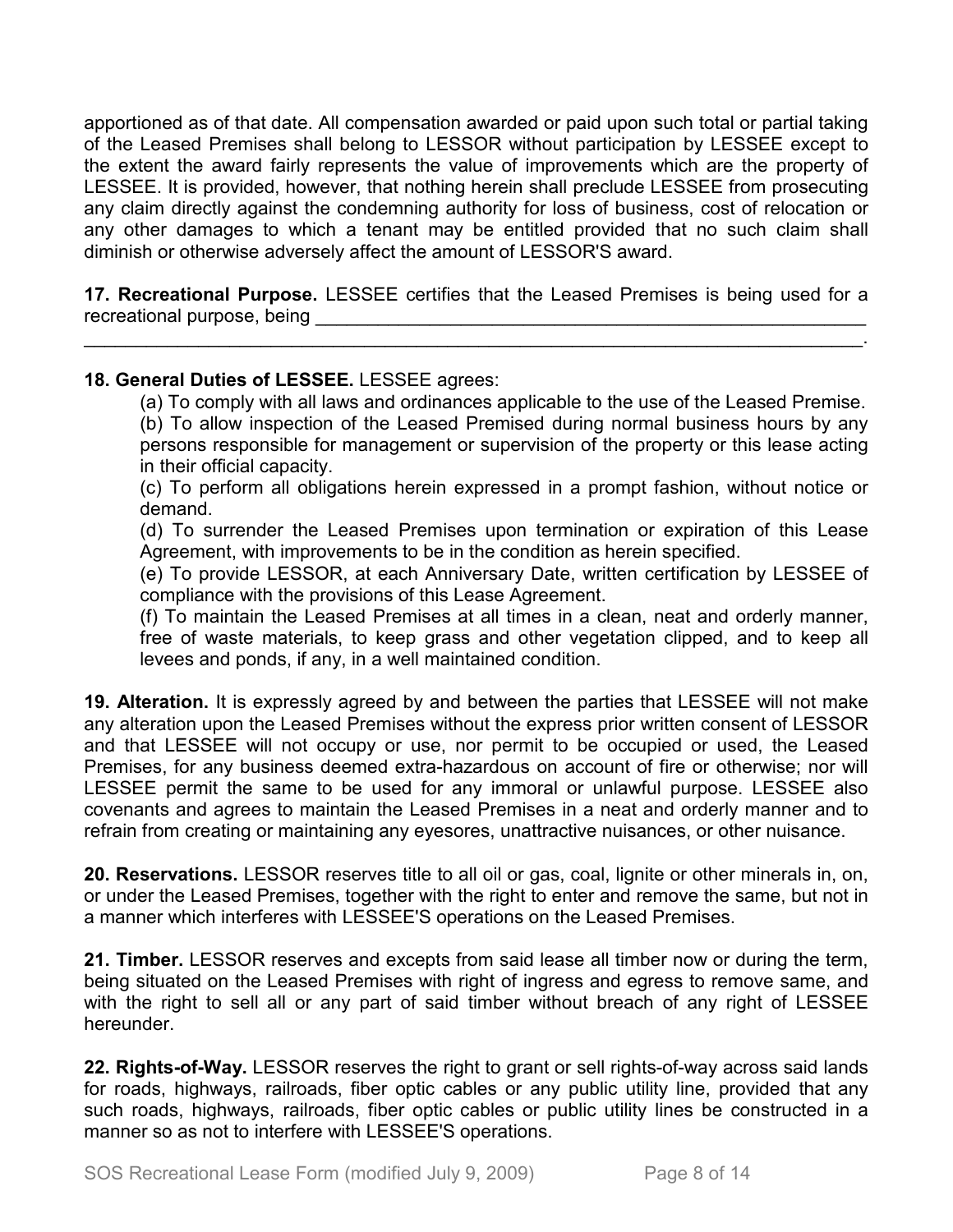**23. Recording.** LESSOR will deliver this Lease Agreement to the Chancery Clerk of County for recording, and LESSEE has herewith delivered to LESSOR a check in the sum of \_\_\_\_\_\_\_\_\_\_\_\_\_\_\_\_\_\_\_\_\_\_\_\_\_\_\_\_\_\_\_ (\$\_\_\_\_\_\_\_\_\_\_\_\_\_\_\_\_) payable to such Chancery Clerk as recording fees.

**24. Immunity.** No provision of this Lease Agreement, whether requiring LESSEE to maintain insurance or to indemnify LESSOR or otherwise, shall be construed as a waiver by LESSOR of any provision of law related to governmental immunity.

**25. Interpretation.** The parties to this Lease Agreement acknowledge that they have freely entered into this Lease Agreement and any ambiguities shall not be construed against a single party.

**26. Governing Law.** This Lease Agreement shall be governed by, construed, and enforced in accordance with the laws of the State of Mississippi. Jurisdiction and venue for any actions arising from this Lease Agreement and any amendments hereto shall rest exclusively in the Chancery Court of \_\_\_\_\_\_\_\_\_\_\_\_\_\_\_\_\_\_\_\_\_\_\_\_\_\_\_\_\_\_\_\_\_\_\_\_\_\_\_\_\_\_\_\_\_\_\_\_\_, Mississippi.

**27. Secretary of State.** By virtue of the signature below, the Secretary of State of the State of Mississippi has approved this Lease Agreement in accordance with the Secretary's authority for general supervision of 16<sup>th</sup> Section Public School Trust Land. Approval of this Lease Agreement by the Secretary of State indicates that the LESSOR has exercised the care and skill of an ordinary prudent person to protect the beneficiaries of the 16th Section Public School Trust Land.

**28. Supervisory Right.** The Secretary of State, as supervisory trustee, shall have the right to institute any action to enforce the terms of this Lease Agreement in the event LESSOR fails to do so in a timely manner. In the event the Secretary institutes legal action to enforce the terms of this Lease Agreement, he shall have all rights as are conferred to LESSOR.

**29. Additional Provisions.** This Lease Agreement contains an Exhibit "B." Any additional or special provisions to this Lease Agreement are set forth in Exhibit "B" and incorporated by reference as if copied fully herein. If there are no additional or special provisions then Exhibit "B" shall state "NONE."

**30. Entire Agreement.** This Lease Agreement shall constitute the entire agreement between the parties. Any prior understanding or representation of any kind preceding the date of this Lease Agreement shall not be binding upon either party except to the extent incorporated in this Lease Agreement. This Lease Agreement contains Exhibits "A" and "B." If Exhibits "A" and "B" are not attached to this Lease Agreement, then this Lease Agreement shall be null and void.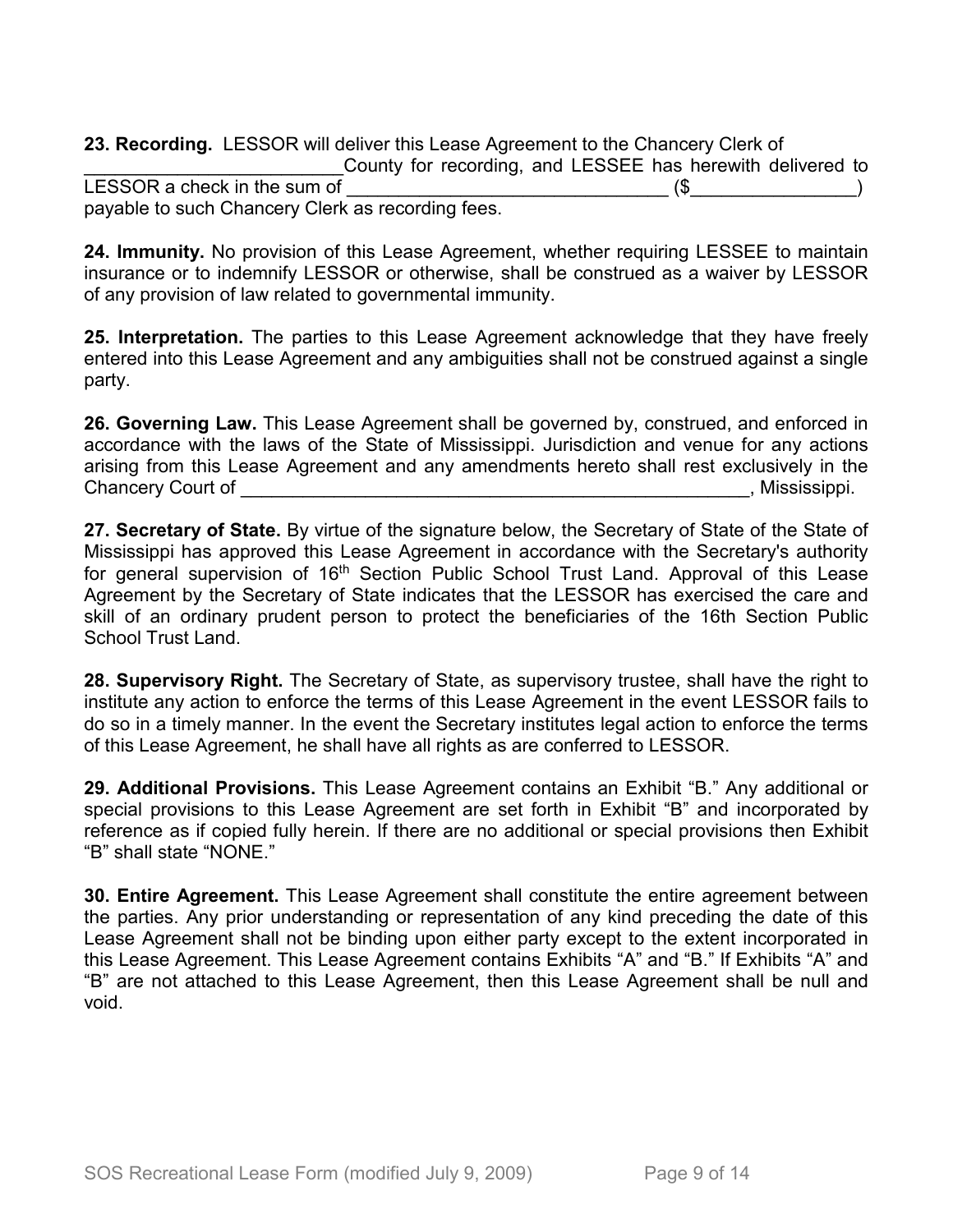IN WITNESS WHEREOF, this Lease Agreement is executed by LESSOR and pursuant to order entered upon its minutes, is executed by LESSEE this the \_\_\_\_\_\_ day of \_\_\_\_\_\_\_\_\_\_,  $2$ \_\_\_.

Signed, Sealed and Delivered in the Presence of:

| LESSOR:                 | APPROVED:                                    |
|-------------------------|----------------------------------------------|
| <b>School District</b>  | <b>County Board of Supervisors</b>           |
| Superintendent:         |                                              |
| <b>Board President:</b> | Secretary of State:<br><b>Michael Watson</b> |
| LESSEE:                 |                                              |
| <b>Printed Name:</b>    |                                              |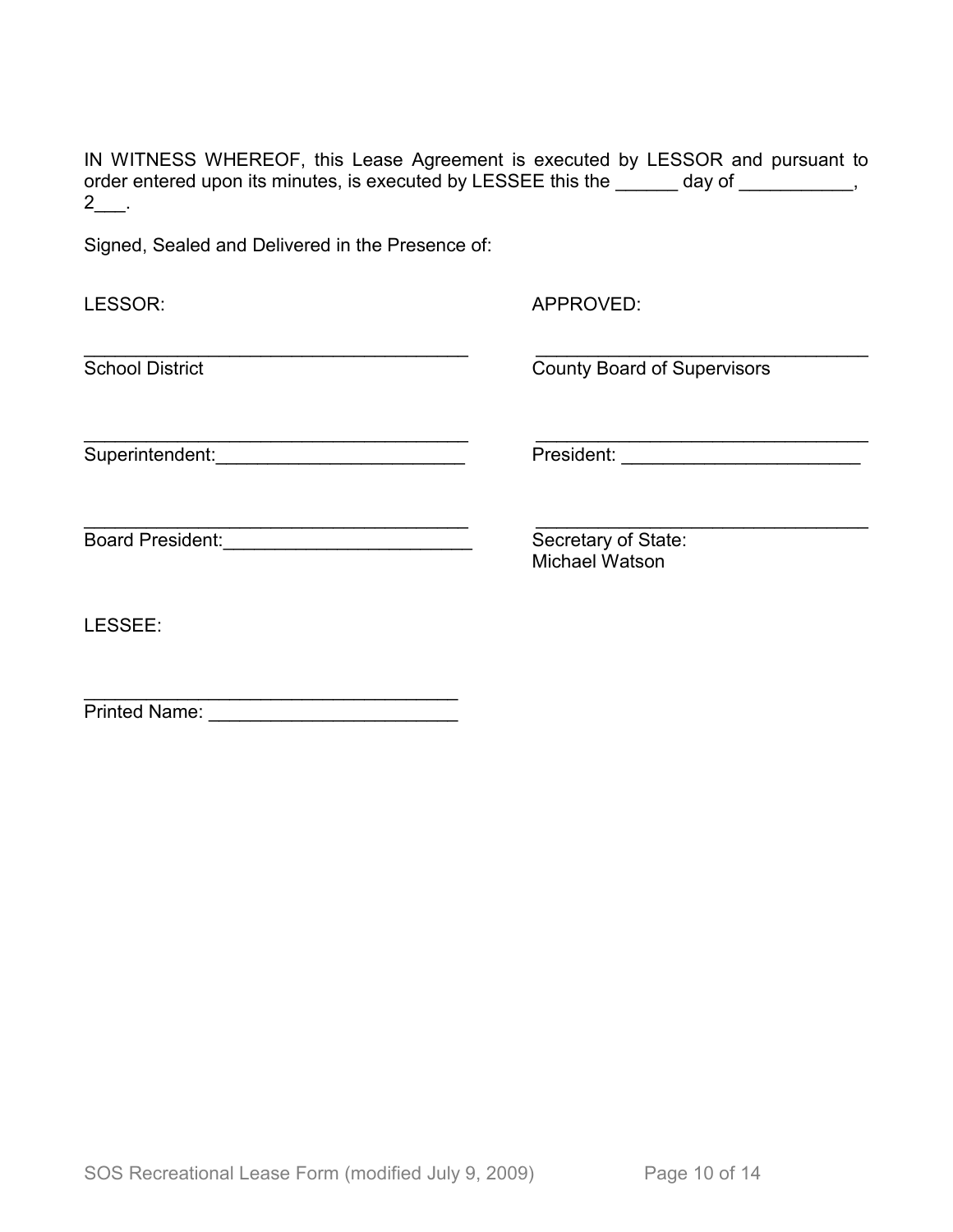### ACKNOWLEDGMENTS

School District

STATE OF MISSISSIPPI COUNTY OF QUALITY OF

Personally appeared before me, the undersigned authority in and for said county and state, on this \_\_\_\_\_\_\_ day of \_\_\_\_\_\_\_\_\_\_\_, 2\_\_\_\_, within my jurisdiction, the within named \_\_\_\_\_\_\_\_\_\_\_\_\_\_\_\_\_\_\_\_\_\_\_\_\_\_\_\_\_\_\_\_\_\_\_\_\_\_\_\_\_\_\_\_\_\_\_\_\_, Superintendent of Schools and \_\_\_\_\_\_\_\_\_\_\_\_\_\_\_\_\_\_\_\_\_\_\_\_\_\_\_\_\_\_\_\_\_\_\_\_\_\_\_\_\_\_\_\_\_\_\_\_\_\_\_, school board President of the School District Board of Education, who

acknowledged that in said representative capacity as Superintendent of Schools and President of the Board of Education of the

School District, they executed the above and foregoing instrument for and on behalf of said Board of Education, after first having been duly authorized so to do.

| <b>Printed Name:</b> |  |
|----------------------|--|
| (Notary Public)      |  |

|  | <b>My Commission Expires:</b> |  |  |
|--|-------------------------------|--|--|
|--|-------------------------------|--|--|

 $(Affix)$  official seal, if applicable)

Board of Supervisors

STATE OF MISSISSIPPI COUNTY OF \_\_\_\_\_\_\_\_\_\_\_\_\_\_\_\_\_\_\_\_\_\_\_\_\_\_\_\_\_\_\_

|                    |        | Personally appeared before me the undersigned authority in and for the said county and |
|--------------------|--------|----------------------------------------------------------------------------------------|
| state, on this the | day of | , within my jurisdiction, the within named                                             |
|                    |        | , who acknowledged to me that he / she                                                 |

is the President of the Board of Supervisors of \_\_\_\_\_\_\_\_\_\_\_\_\_\_\_\_\_\_\_\_\_\_\_\_\_\_\_\_\_\_\_\_ County, Mississippi, and that in said representative capacity he / she executed the above and foregoing instrument for and on behalf of said Board of Supervisors, after first having been duly authorized so to do.

| <b>Printed Name:</b> |  |  |
|----------------------|--|--|
| (Notary Public)      |  |  |

My Commission Expires:  $\blacksquare$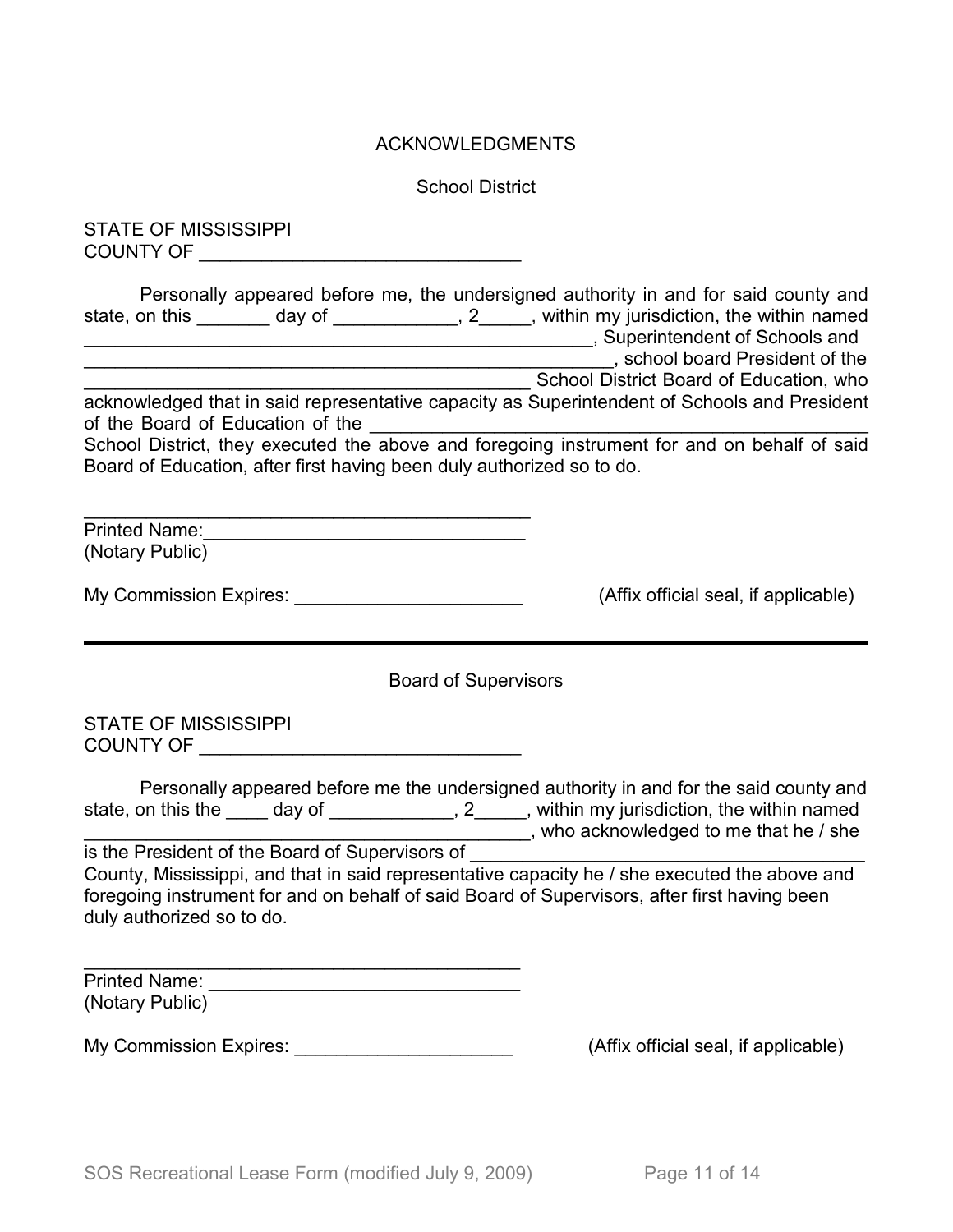#### ACKNOWLEDGEMENTS Lessee - Personal

STATE OF MISSISSIPPI COUNTY OF \_\_\_\_\_\_\_\_\_\_\_\_\_\_\_\_\_\_\_\_\_\_\_\_\_\_\_\_\_\_

Personally appeared before me, the undersigned authority in and for said county and state, on this the \_\_\_\_\_ day of \_\_\_\_\_\_\_\_\_\_\_, 2\_\_\_\_, within my jurisdiction, the within named \_\_\_\_\_\_\_\_\_\_\_\_\_\_\_\_\_\_\_\_\_\_\_\_\_\_\_\_\_\_\_\_\_\_\_\_\_\_\_\_\_\_\_\_\_\_\_\_, who acknowledged that he / she

executed the above and foregoing instrument.

| <b>Printed Name:</b> |  |
|----------------------|--|
| (Notary Public)      |  |

My Commission Expires: \_\_\_\_\_\_\_\_\_\_\_\_\_\_\_\_\_\_\_\_ (Affix official seal, if applicable)

Lessee - Corporate

STATE OF MISSISSIPPI COUNTY OF \_\_\_\_\_\_\_\_\_\_\_\_\_\_\_\_\_\_\_\_\_\_\_\_\_\_

Personally appeared before me the undersigned authority in and for said county and state, on this the \_\_\_\_\_\_ day of \_\_\_\_\_\_\_\_\_\_\_\_\_\_, 2\_\_\_, within my jurisdiction, the within named \_\_\_\_\_\_\_\_\_\_\_\_\_\_\_\_\_\_\_\_\_\_\_\_\_\_\_\_\_\_\_\_\_\_\_\_\_\_\_\_\_\_\_, who acknowledged to me that he / she

is the \_\_\_\_\_\_\_\_\_\_\_\_\_\_\_\_\_\_\_\_\_\_\_\_\_\_\_\_ of \_\_\_\_\_\_\_\_\_\_\_\_\_\_\_\_\_\_\_\_\_\_\_\_\_\_\_\_\_\_\_\_\_\_\_\_\_\_\_, and that in said representative capacity he / she executed the above and foregoing instrument, after first having been duly authorized so to do.

| <b>Printed Name:</b> |  |
|----------------------|--|
| (Notary Public)      |  |

My Commission Expires: My Commission Expires:  $(Affix)$  official seal, if applicable)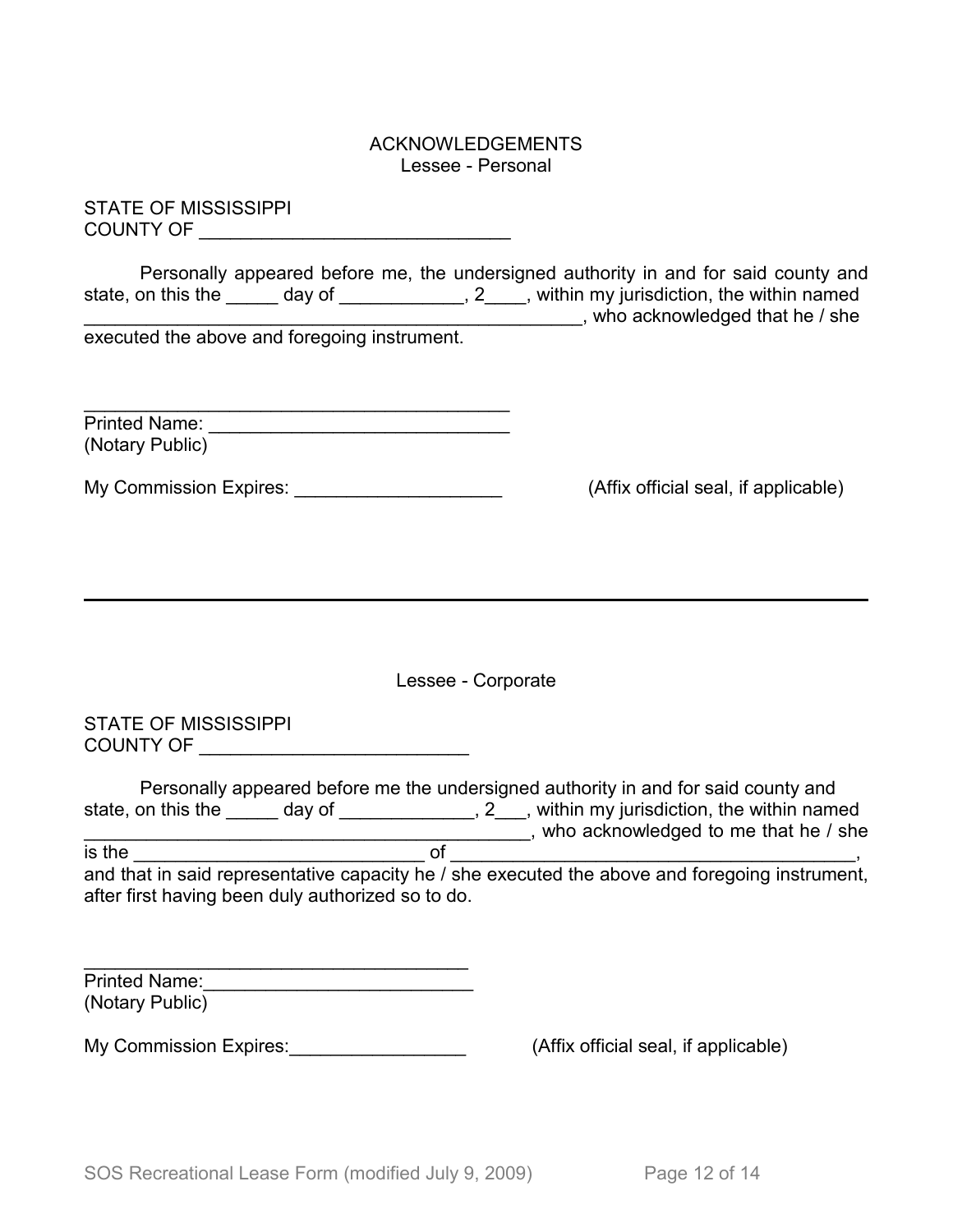## EXHIBIT "A": DESCRIPTION OF PROPERTY